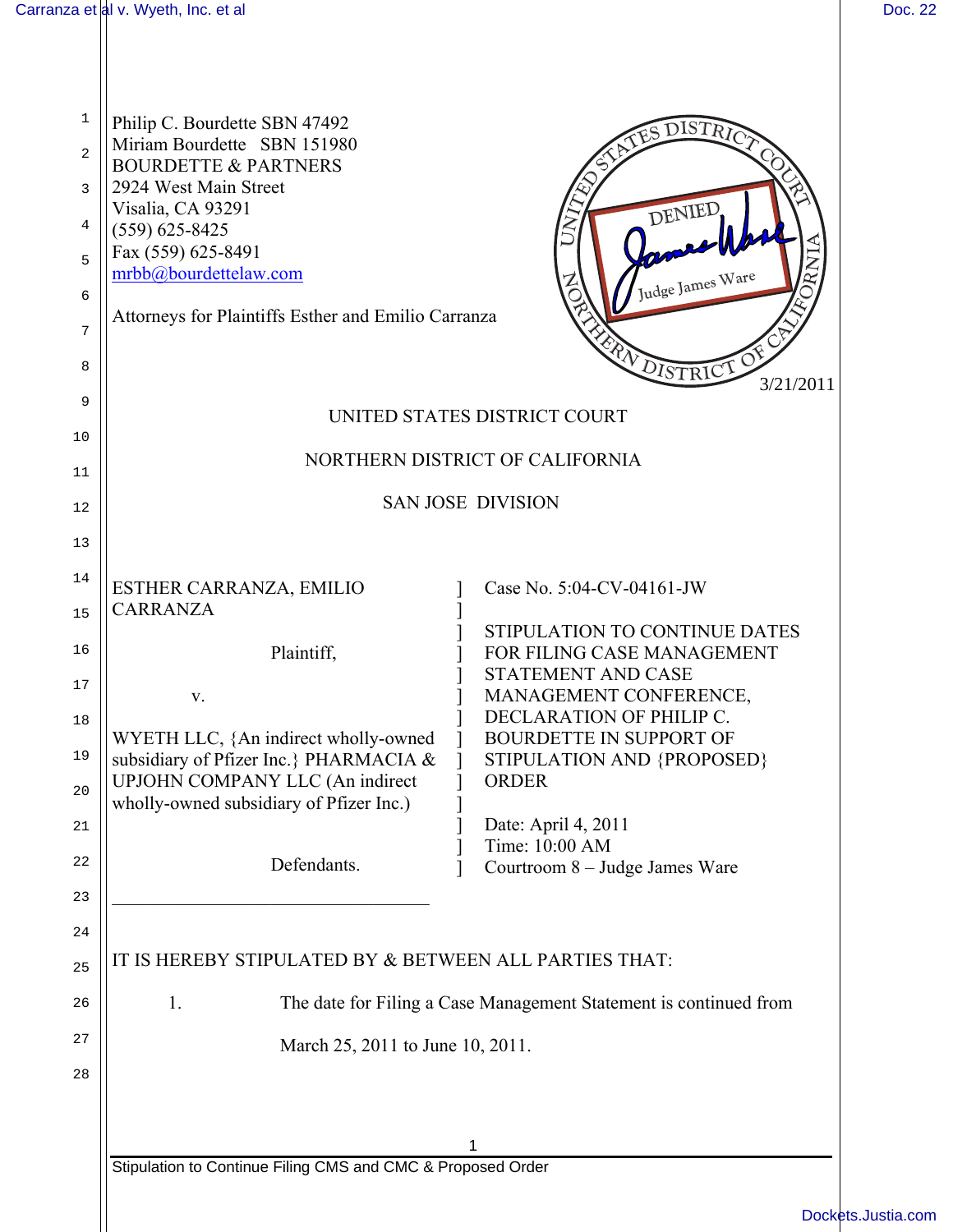| 1        | 2.<br>The date for the Case Management Conference is continued from April                        |
|----------|--------------------------------------------------------------------------------------------------|
| 2        | 4, 2011 to June 20, 2011.                                                                        |
| 3        | Respectfully submitted,                                                                          |
| 4        |                                                                                                  |
| 5<br>6   | DATED: March 16, 2011<br><b>BOURDETTE AND PARTNERS</b>                                           |
| 7        |                                                                                                  |
| 8        | /s/ Philip C. Bourdette<br>By                                                                    |
| 9        | Philip C. Bourdette<br><b>Attorneys for Plaintiff</b>                                            |
| 10       |                                                                                                  |
| 11       |                                                                                                  |
| 12       | DATED: March 16, 2011<br>KAYE SCHOLER LLP                                                        |
| 13       |                                                                                                  |
| 14       | By: /s/ Wendy S. Dowse<br>Wendy S. Dowse                                                         |
| 15<br>16 | <b>Attorneys for Defendants</b>                                                                  |
| 17       | <b>SUPPORTING DECLARATION OF PHILIP C. BOURDETTE</b>                                             |
| 18       |                                                                                                  |
| 19       | I, Philip C. Bourdette, declare that:                                                            |
| 20       | I am a resident of the State of California and licensed to practice in all the<br>1.             |
| 21       | Courts of California and admitted in the United States District Court Northern District of       |
| 22       | California. I am an attorney of record for Plaintiffs If called as a witness I could and would   |
| 23       | testify truthfully as to the facts set forth below:                                              |
| 24       | Bourdette & Partners has associated in Simona Farrise, The Farrise Law Firm, as<br>2.            |
| 25       | lead trial counsel in all three cases currently pending in the San Jose Division of the Northern |
| 26<br>27 | District of California, fifteen cases currently pending in the Fresno Division of the Eastern    |
| 28       |                                                                                                  |
|          |                                                                                                  |
|          | 2                                                                                                |